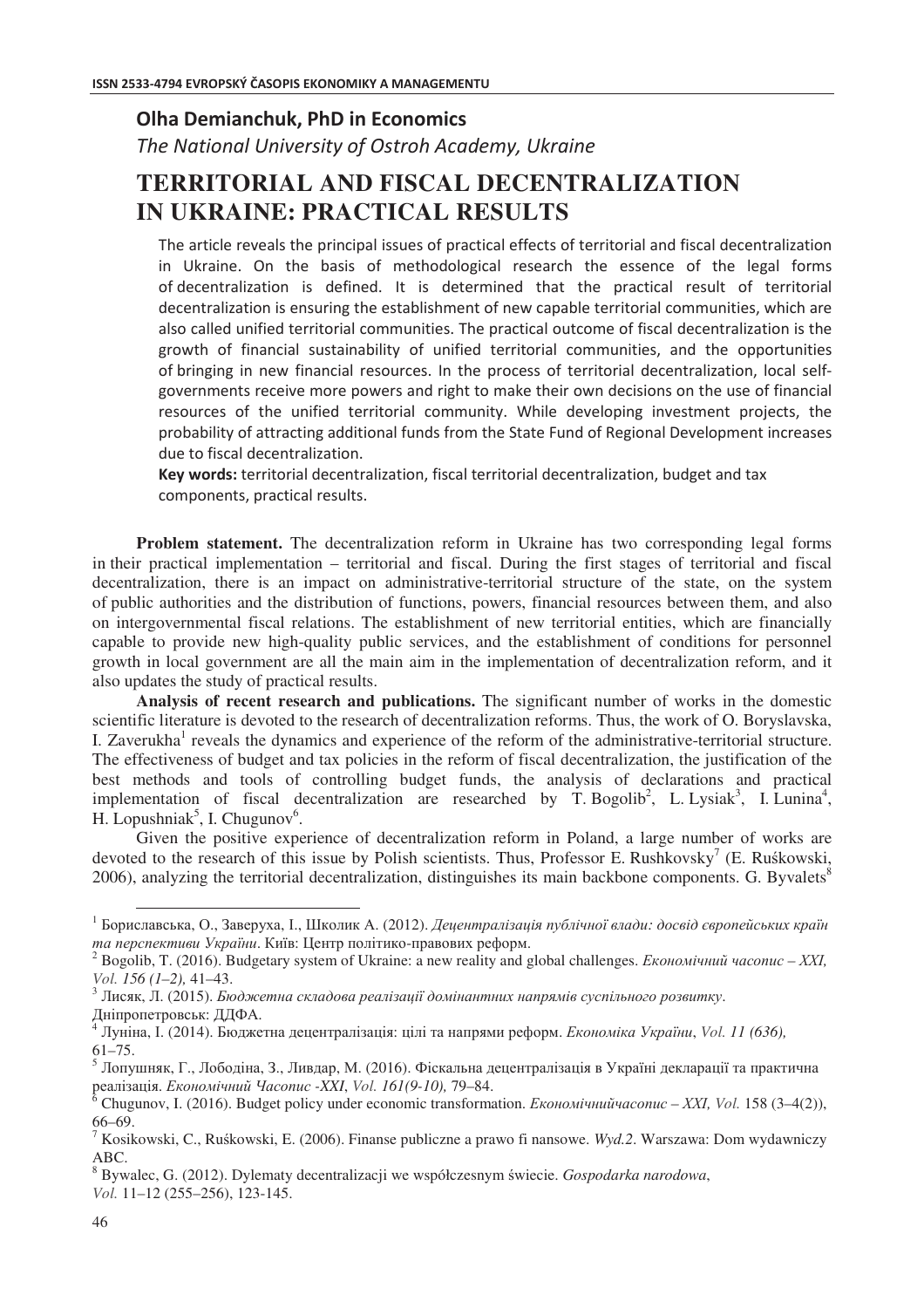(G. Byvalets, 2012) does not consider the decentralization process as a universal means for socio-economic growth of the state. However, Y. Kuliavik<sup>1</sup> (Kulawik J., 2016) claims that the fiscal decentralization is a tool to ensure the financial sustainability of administrative areas.

Nowadays, the assessment of the practical results of territorial and fiscal decentralization in Ukraine becomes important.

**Formulation of a task.** Based on the above, it is possible to formulate research objective, which is a determination of practical results of territorial and fiscal decentralization in Ukraine.

**Presentation of the research material.** The beginning of the decentralization reform in Ukraine was announced as the reform of local government. In particular, on April 1, 2017 the Government of Ukraine adopted "Concept of local government reform and territorial organization of power". According to this Concept, it was expected to create capable territorial communities, provided the transfer of authority and resources to local self-governments (rural and urban councils).

Namely, the territorial decentralization as a modern reform of administrative-territorial structure is based on two fundamental conditions of its realization: the reform of territorial entities should take place through voluntary unification of territorial communities (UTC); new territorial communities must be able to provide new quality of public services.

Nowadays, the conditions of territorial decentralization are provided by a number of legal documents: the Law of Ukraine "On cooperation of local communities" 17 June 2014, No. 1508-VII, the Law of Ukraine "On Voluntary Unification of Territorial Communities" 5 February 2015, No. No157-19, "Methods of forming of capable territorial communities" CMU approved on April 8, 2015 No. 214, the Law of Ukraine "On Amendments to the Budget Code of Ukraine on the reform of intergovernmental fiscal relations" 26 April 2015, ground 288-19, etc.

Turning to the study of the essence of decentralization, it is hard to fully agree with the opinion of the Polish scientists, that the process of decentralization should be considered by the subjects and spheres of influence distinguishing territorial, substantive and functional decentralization. However, it is fully rational to share their approach to the interpretation of territorial decentralization as a the process of creating public administration, which will carry out self-government in administrative-territorial units and regardless of the state authorities, being out of their system and hierarchical subordination, i.e. local and regional authorities<sup>2</sup>. Polish Professor Ye. Rushkovskyi has distinguished three system-components of the territorial decentralization while analyzing it: political decentralization (corresponding structure), administrative decentralization and financial decentralization<sup>3</sup>.

Similarly, the vast majority of domestic scientists distinguish administrative (territorial) decentralization, financial (fiscal) decentralization, budget decentralization and others. Therefore, it is essential to make a more detailed analysis of the content and the practical results of two areas of decentralization, such as territorial and fiscal.

Assessing the practical results of the decentralization process, firstly it is vital to focus on its territorial (administrative) component. The Law of Ukraine "On Voluntary Unification of Territorial Communities" that was approved on 5 February 2015 allowed local governments to unite into local communities, but de facto to form new administrative-territorial units (ATU) – unified territorial communities (UTC). In fact, in two years' time there were created 366 unified territorial communities (UTC), 159 in 2015 and 209 in 2016 (as of January 1, 2017).

In 2016 the pace of establishing territorial communities accelerated: their number has increased from 159 to 366, and the population has more than doubled, exceeding 3.1 million people. Today, they have unified 1740 (about 15%) former city, town and village councils. The geography of the most active regions in establishment of unified territorial communities has also changed. As a result, Zhytomyr, Dnipropetrovsk, Vinnytsia, and Zaporizhzhia regions are ahead. Instead, the pace of establishment of territorial communities in Ternopil and Khmelnytsky regions, which were initially ahead, has significantly stagnated. However, it is currently Khmelnytsky region, which has the largest share of unified territorial communities, covering more than 43% of the area and concentrating about a third of the population (434 thousand people).

 1 Kulawik, J. (2016). Federalizm fiskalny a rozwój wiejski. *Zagadnienia Ekonomiki Rolnej*, *Vol.* 3 *(348),* 41–66.

<sup>&</sup>lt;sup>2</sup> Woś, T., Stelmach, J., Bankowicz, M., Grzybowak, M. (2003). *Włydyka Wiedza o społeczeństwie*. Warszawa: Wydawnictwo Prawnicze LexisNexis.

<sup>&</sup>lt;sup>3</sup> Kosikowski, C., Ruśkowski E. (2006). Finanse publiczne a prawo fi nansowe. *Wyd.2*. Warszawa: Dom wydawniczy ABC.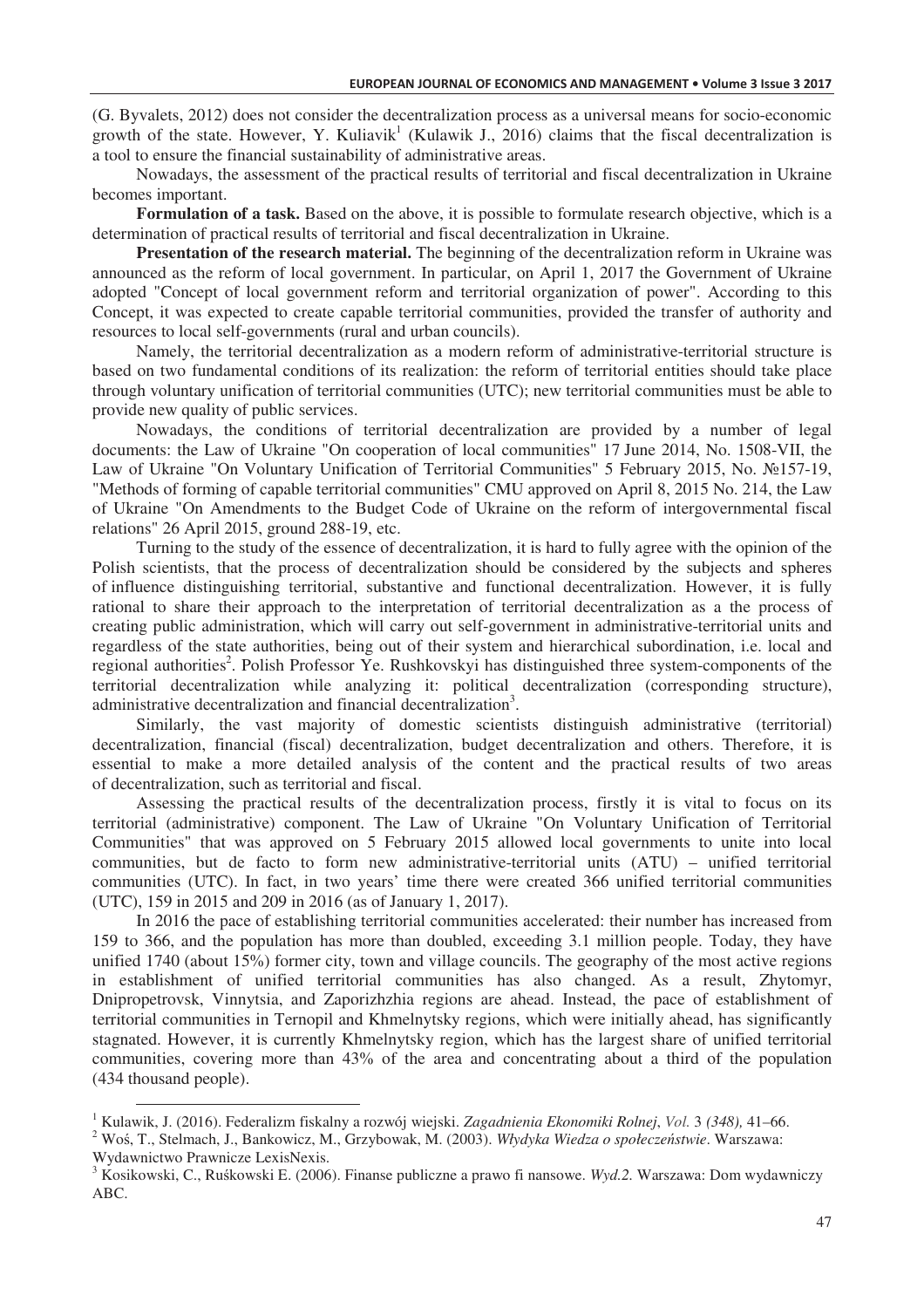#### ISSN 2533-4794 EVROPSKÝ ČASOPIS EKONOMIKY A MANAGEMENTU

Overall, as of April 2017, there were established 366 unified communities, where the elections to local authorities have already taken place, and 47, where the elections were held on April 30 this year. In addition, according to the Ministry of Regional Development, at the final stage of establishment there are still 102 potential communities. So, there are more than 500 unified territorial communities that have been already established or might be established soon. On March 14, 2017 there was signed the law on the peculiarities of voluntary unification of territorial communities, located in the territories of adjacent areas, which will allow holding the elections in a number of unified territorial communities. It will probably accelerate the process of establishing new communities, since many town and village councils on the borders of different areas are attracted by neighboring centers. In some cases, a similar situation is observed on the borders of regions, but then it is needed to amend the Constitution<sup>1</sup>.

Therefore, the main practical results of territorial decentralization are the establishment of new territorial entities, i.e. unified territorial communities, along with their new powers and independent right to make management decisions regarding the use of financial resources. That last part of practical value of territorial reform takes us to fiscal decentralization.

The essence of fiscal decentralization is the ability of local authorities to ensure independent and effective territorial community social services by balancing expenditures and revenues with local needs and capacities. Thus, there are two main causes of fiscal decentralization in Ukraine. Firstly, there is an actual need to ensure the financial autonomy of local governments. Secondly, decentralization is necessary to ensure effective service delivery, which is closest to the people, improve management and increase efficiency in undertaking the tasks, which were transferred to the local level, the level of territorial communities.

Based on its essence, fiscal decentralization has two components: tax and budget decentralization (Fig. 1).



**Fig. 1. The components of fiscal decentralization** 

As an economic category, tax decentralization involves improving and strengthening the rights and powers of local and regional self-government concerning the independent decision-making and the formation of local budgets by self-establishing tax rates, fees and benefits.

Budget decentralization is a process of transferring revenues and / or expenditures of funds to lower levels of government, while maintaining fiscal accountability.

In practice, tax decentralization in Ukraine implies strengthening and consolidating of state taxes assigned to local budgets and improving the system of the local taxation (Fig. 2).

 $^1$  Крамар, О. (2017). Децентралізація: перетягування ковдри. <http://tyzhden.ua/Politics/191040>. (2017, May, 01).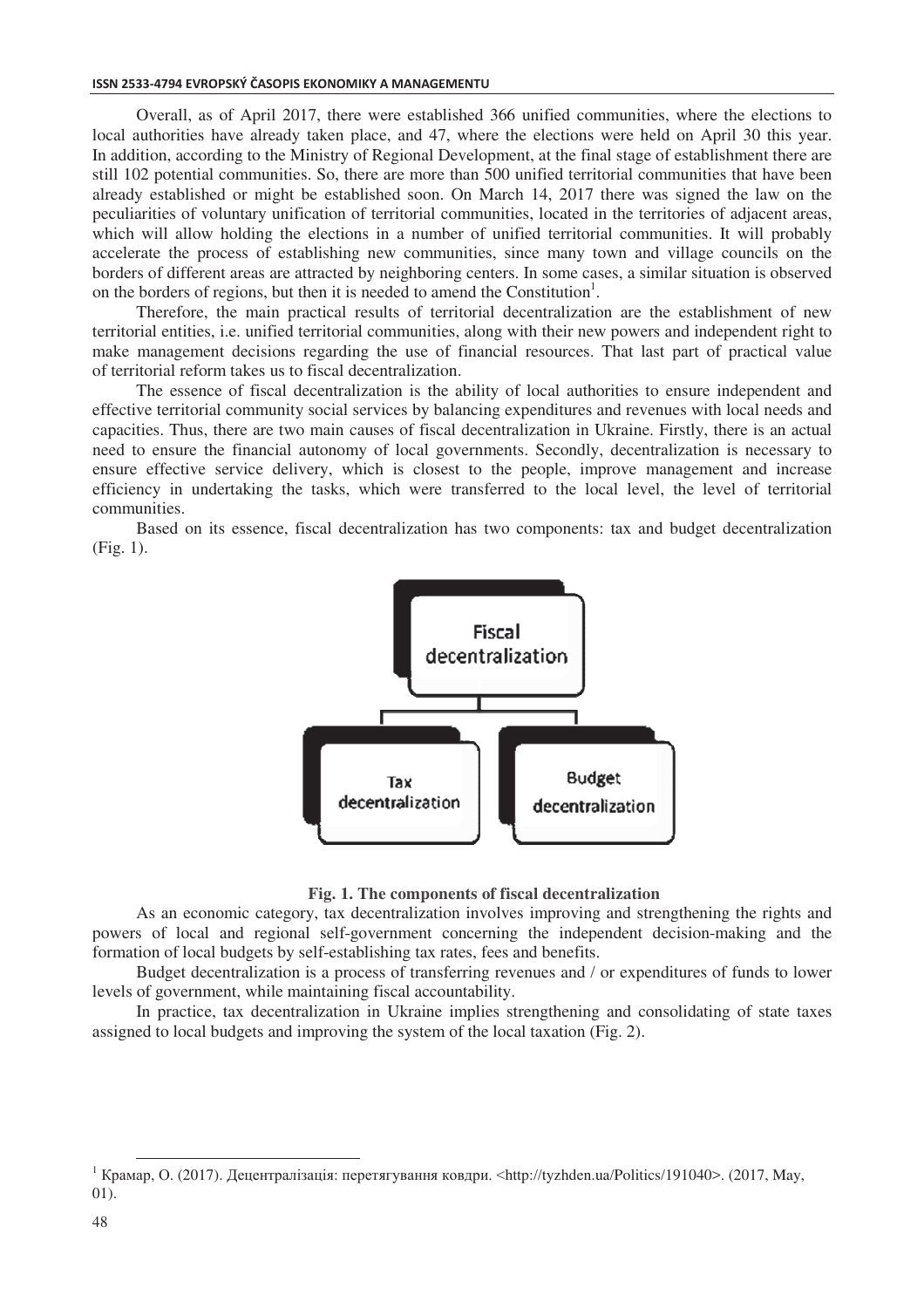

### **Fig. 2. Tax changes in the tax decentralization in Ukraine<sup>1</sup>**

\* Compiled by the author on the basis of the current Tax Code of Ukraine

 $^1$  Податковий кодекс 2010 (Верховна Рада України). Офіційний сайт Верховної Ради України. <http://zakon2.rada.gov.ua/laws/show/2755-17 (2017, May, 26).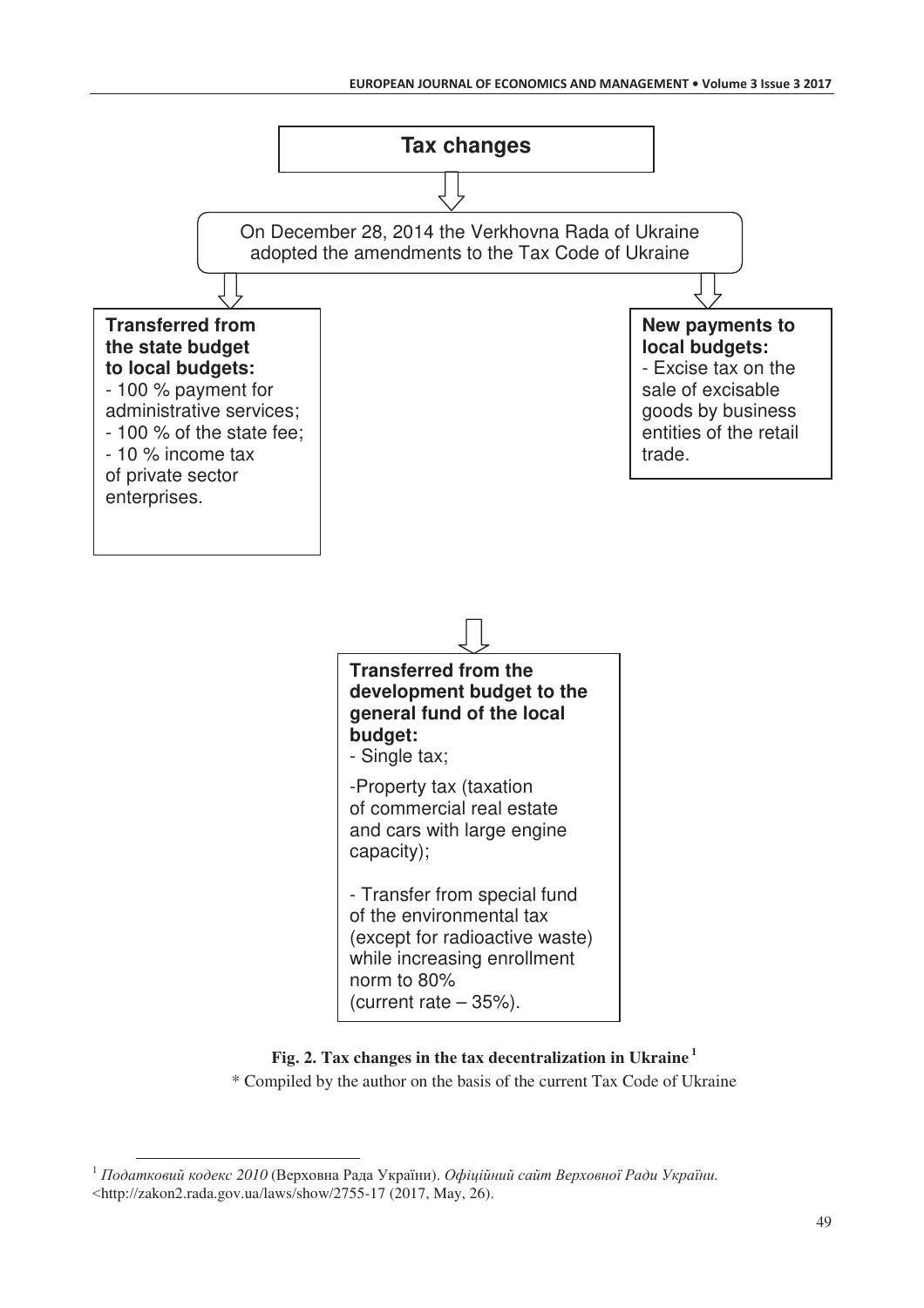#### ISSN 2533-4794 EVROPSKÝ ČASOPIS EKONOMIKY A MANAGEMENTU

The basis of tax decentralization in Ukraine was founded on the eve of 2015, as a result of the adoption of the Tax Code. At the same time, the first stage of the budget decentralization was held along with the adoption of the amendments to the Budget Code. In addition to the changes in the budget and tax legislation, there was adopted a number of important documents, which have contributed to the implementation of the decentralization process in Ukraine. On August 6, 2014 the Cabinet of Ministers of Ukraine approved a new National Strategy of Regional Development for the period till 2020. At the end of 2014, the Verkhovna Rada of Ukraine amended the Budget Code, in particular the article 241 about State Regional Development Fund, which provided an opportunity to attract additional financial resources of local self-governments for development projects. At the beginning of 2015, the Verkhovna Rada of Ukraine adopted the Law "On State Regional Policy", which determined objectives, basic principles and priorities of state regional policy; the foundation for coordinating the authorities regarding the regional development policy, etc. As required by the Law, the Cabinet of Ministers of Ukraine approved the Decrees  $\mathbb{N} \geq 195$  and  $N<sub>2</sub>196$ , which defined the procedure for the preparation, evaluation and selection of projects for regional development in 2015-2016. On October 7, 2015 the Cabinet of Ministers of Ukraine approved a plan for 2015-2017 for the implementation of the State Strategy for Regional Development. On February 5, 2015 the Verkhovna Rada of Ukraine adopted the Law "On Voluntary Unification of Territorial Communities", which provided an increase of their financial security and the revival of infrastructure in these localities.

In general, in 2015-2016 fiscal decentralization in Ukraine passed the first stage, which provided an increase of budget and financial independence of local budgets, stimulated territorial communities to voluntary unification, expanded opportunities to attract additional financial resources for the implementation of regional development projects, and provided regional policy reform. The key changes in the process of fiscal decentralization were provided by relevant regulations and implementations (table 1).

Table 1

| <b>Key change</b>                                                                                              | Legislation                                                                                                                           | Implementation                                                                                                            |  |  |  |  |  |
|----------------------------------------------------------------------------------------------------------------|---------------------------------------------------------------------------------------------------------------------------------------|---------------------------------------------------------------------------------------------------------------------------|--|--|--|--|--|
| Implementation of fiscal<br>decentralization and financial<br>stability of local budgets                       | Changes to tax and budget legislation                                                                                                 | New rules for communities that<br>were voluntary unified                                                                  |  |  |  |  |  |
| Implementation of regional policy<br>reform and effective mechanisms<br>for supporting regional<br>development | Changes to the Budget Code regarding<br>the State Regional Development Fund,<br>the Law "On Fundamentals of State<br>Regional Policy" | Financing of the Regional<br>Development Fund projects is<br>available for the communities<br>that were voluntary unified |  |  |  |  |  |

**The key changes in the process of fiscal decentralization** 

In 2015, analyzing the change in the volume of revenues to local budgets without taking into account the transfers, at first sight, it seemed that fiscal decentralization had an opposite effect, i.e. there was a decrease of those revenues compared to 2014 by 1.3 billion UAH (table 2). However, according to the Ministry of Finance of Ukraine, in 2016, there was growth in local revenues without transfers by 46.8 billion UAH, which was much higher than revenues in 2014 before the decentralization reform. That means, the changes that occurred in the budget and tax areas in the context of fiscal decentralization provided their financial effect. The growth of financial resources in local budgets occurred not only due to the growth of tax revenues, but also due to changes in intergovernmental fiscal relations. As part of local budget revenues, the amount of subventions, which have a targeted direction and ensure effective use of budget funds in the field, have significantly increased.

Due to the implementation of fiscal decentralization in Ukraine, the first practical results were obtained. A new leveling system, which allows leaving most of the funds in the field, provided a change in the share of subsidized local budgets, simultaneously tripling the share of donor budgets and ensuring the availability of balanced budgets (pic. 3). Local self-governments have become less dependent on the decisions taken at the center.

According to the reports of the Ministry of Regional Development, Construction, and Housing and Communal Services of Ukraine, due to the first stage of fiscal decentralization, in 2016, own revenues of local budgets of Ukraine increased 1.5 times (+ 49,3%) or 48.5 billion UAH compared to 2015, and amounted to 146.6 billion UAH.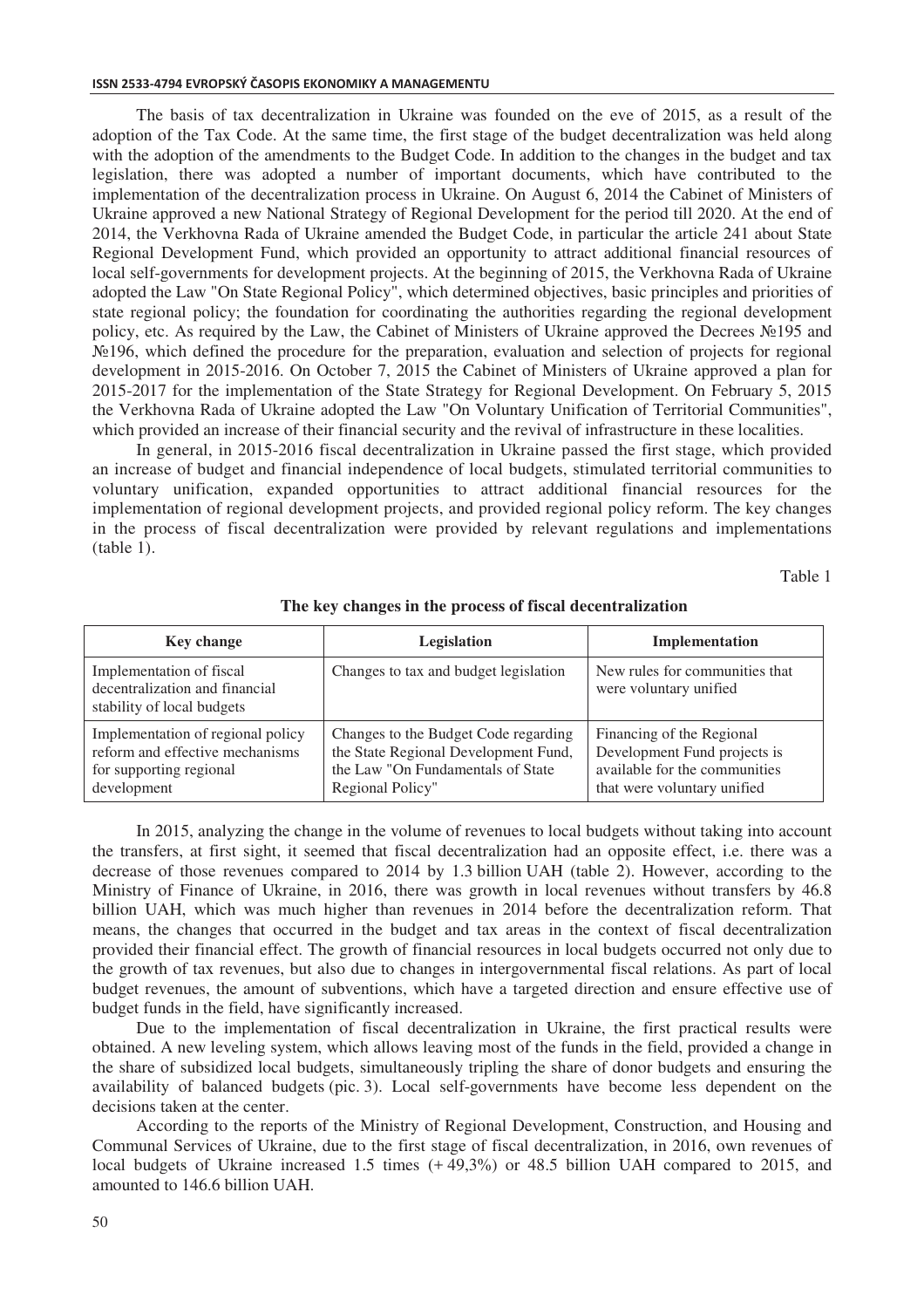Table 2

| <b>Index</b>                                                                          | Years  |        |                                                      | Absolute increase              |                  |                       |                  |
|---------------------------------------------------------------------------------------|--------|--------|------------------------------------------------------|--------------------------------|------------------|-----------------------|------------------|
|                                                                                       | 2013   | 2014   | 2015                                                 | 2016                           | $2014 -$<br>2013 | $2015 -$<br>2014      | $2016 -$<br>2015 |
| Revenues of local budgets<br>(excluding intergovernmental<br>transfers), billion UAH. | 105,20 | 101,10 | 99,80                                                | 146.60                         | $-4,10$          | $-1,30$               | 46,80            |
| The share of income, %                                                                | 47,59  | 43,63  | 36,42                                                | 42,80                          | $-3,96$          | $-7,21$               | 6,38             |
| Official transfers from<br>government, billion UAH.,<br>including:                    | 115,84 | 130,60 | 174, 19                                              | 196,00                         | 14,76            | 43,59                 | 21,81            |
| Grants, billion UAH.                                                                  | 61,22  | 64,43  | 5,26                                                 | 4,70                           | 3,21             | $-59,17$              | $-0,56$          |
| Subventions, billion UAH.                                                             | 54,62  | 66,16  | 168,93                                               | 191,30                         | 11,54            | 102,77                | 22,37            |
| The share of income, %                                                                | 52,41  | 56,37  | 63,58                                                | 57,20                          | 3,96             | 7,21                  | $-6,38$          |
| Total revenues, billion UAH.<br>$\mathbf{r}$                                          | 221,01 | 231,70 | 273,99<br>$\mathbf{v}$ , $\mathbf{v}$ , $\mathbf{v}$ | 342,60<br>$\sim$ $\sim$ $\sim$ | 10,69            | 42,49<br>$A \times T$ | 68,61            |

## **The dynamics of revenues and transfers of local budgets of Ukraine during 2013-2016**

\* Compiled by the author based on data from the Ministry of Finance of Ukraine<sup>1</sup>,<sup>2</sup>

The establishment of unified territorial communities (UTC), which during the first stage of decentralization were formed 159 units, provided them with access to direct intergovernmental fiscal relations with the state budget and obtaining basic (reverse) grants, educational and medical subventions. In 2016, own revenues of these unified communities' budgets increased more than 3 times compared to 2015 (from 1 billion UAH up to 3.3 billion UAH). Per capita, on average, own budget revenues of unified territorial communities (UTC) increased by 1645 UAH (from 700 UAH to 2345 UAH).

In total, the resources of local budgets of 159 unified territorial communities (with transfers) increased almost 7 times (compared to the revenues to the budgets of local councils that joined unified territorial communities in 2015) and amounted to 7.1 billion UAH. At the same time, state financial support in 2016 for development and infrastructural facilities totaled 7.3 billion UAH, including unified territorial communities that received nearly 1.2 billion UAH, and allowed them to implement 1500 development projects<sup>3</sup>. Due to the growth of own budgets of unified territorial communities (UTC) and their capabilities to raise funds from the State Fund of Regional Development, numerous infrastructure projects (kindergartens, water systems, rural and urban roads, road lighting, etc.) have been restored or built in many localities.

Thus, summing up the analysis of the practical results of territorial and fiscal decentralization, it is important to emphasize the major successes and financial benefits of this reform. Territorial decentralization ensured the establishment of unified territorial communities that have received the empowerment and autonomy in decision making regarding the use of the development budget. Fiscal decentralization has provided a significant increase of own revenues to local budgets and budgets of unified territorial communities (UTC). Its budget component became the basis for improving intergovernmental fiscal relations, and strengthened the financial independence of local budgets along with increased accountability of the participants of the budget process. Fiscal and territorial decentralization within the

 $^3$  Фінансово-аналітичні матеріали. Децентралізація. Виконання доходів місцевих бюджетів 2016

(Міністерство регіонального розвитку України). Офіційний сайт Міністерства регіонального розвитку

*8(.* <http://www.minregion.gov.ua/decentralization/presentation/finansovo-analitichni-materiali-

detsentralizatsiya-vikonannya-dohodiv-mistsevih-byudzhetiv-2016-rik/ (2017, May, 04).

 $^1$ Довідка щодо стану виконання місцевих бюджетів за 2015 (Міністерство фінансів України). *Офіційний сайт Miнicmepcmва фінансів України*. <http:// www.minfin.gov.ua/news/view/vikonannja-dohodiv-miscevih-bjudzhetivza-n-2015-rik?category=bjudzhet&subcategory=local-budg (2017, Februay, 12).

 $^2$  Довідка щодо стану виконання місцевих бюджетів за 2016 (Міністерство фінансів України). *Офіційний сайт Miнicmepcmва фінансів України*. <http://www.minfin.gov.ua/news/view/vykonannia-dokhodiv-mistsevykhbiudzhetiv-za--rik?category=bjudzhet&subcategory=local-budg (2017, April, 14).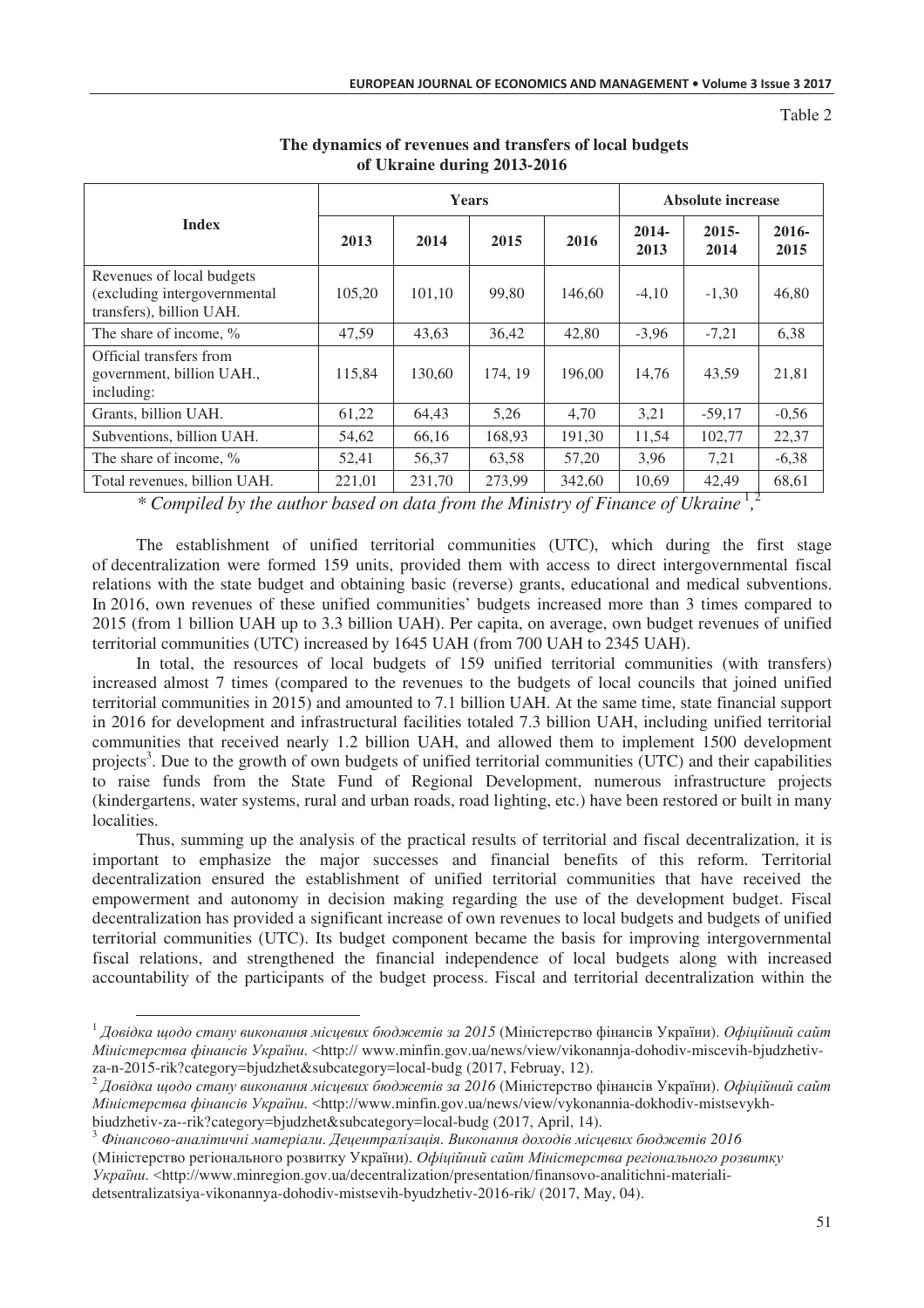framework of establishing the budgets of unified territorial communities (UTC) provided a significant increase in their incomes, the possibility of attracting other centralized budget funds, which in turn will lead to improved socio-economic development of localities, which are parts of unified territorial communities (UTC).



**Fig. 3.** Grant level of local budgets in 2014-2016 pokax,  $\%^1$ *\* Compiled by the author on the basis of data of the Cabinet of Ministers of Ukraine* 

#### $References:$

1. Boryslavska, O., Zaveruxa, I., Shkolyk, A. (2012). *Decentralizaciya publichnoyi vlady: dosvid yevropejskyx krayin ta perspektyvy Ukrayiny* [Decentralization of public authority: the experience of European countries and the prospects of Ukraine]. Kyiv: Centr polityko-pravovyx reform. [in Ukrainian].

2. Bogolib, T. (2016). Budgetary system of Ukraine: a new reality and global challenges. *Ekonomichnyj chasopys*  [The Economic magazine],  $XXI$ , no. 156 (1–2), 41–43. [in Ukrainian].

3. Ly`syak, L. (2015). *Byudzhetna skladova realizaciyi dominantnyx napryamiv suspilnogo rozvytku* [Budgetary component for the implementation of dominant directions of social development]. Dnipropetrovsk: DDFA. [in Ukrainian].

4. Lunina, I. (2014). Byudzhetna decentralizaciya: cili ta napryamy reform [Budgetary decentralization: goals and directions of the reform]. *Ekonomika Ukrayiny* [The economy of Ukraine], *no.* 11 (636), 61–75. [in Ukrainian].

5. Lopushnyak, G., Lobodina, Z., Ly`vdar, M. (2016). Fiskalna decentralizaciya v Ukrayini deklaraciyi ta praktychna realizaciya [Fiscal decentralization in Ukraine: declarations and practical implementation]. *Ekonomichny`j Chasopys -XXI* [The Economic magazine – XXI], *no.* 161(9-10), 79–84. [in Ukrainian].

6. Chugunov, I. (2016). Budget policy under economic transformation. *Ekonomichnyj chasopys* [The Economic magazine], *XXI*, *Vol.* 158 (3–4(2)), 66–69.

7. Kosikowski, C., Ruskowski, E. (2006). Finanse publiczne a prawo finansowe [Public finances and finansial right]. *Wyd. 2.* Warszawa: Dom wydawniczy ABC. [in Polish].

8. Bywalec, G. (2012). Dylematy decentralizacji we wspolczesnym swiecie [Dilemmas of decentralization in the modern world]. *Gospodarka narodowa* [The National economy], *no.* 11–12 (255–256), 123-145. [in Polish].

9. Kulawik, J. (2016). Federalizm fiskalny a rozwoj wiejski [Fiscal federalism and rural development]. *Zagadnienia Ekonomiki Rolnej* [Issues of Agricultural Economics], *no.* 3 (348), 41–66. [in Polish].

10. Wos, T., Stelmach, J., Bankowicz, M., Grzybowak, M. (2003). *Wlydyka Wiedza o spoleczenstwie* [Knowledge about society]. Warszawa: Wydawnictwo Prawnicze LexisNexis.

11. Kosikowski, C., Ruskowski, E. (2006). Finanse publiczne a prawo finansowe [Public finances and finansial right]. *Wyd.2* Warszawa: Dom wydawniczy ABC. [in Polska].

 $^{\text{1}}$ Завдяки фінансовій децентралізації хронічно дотаційних бюджетів в Україні зменшується (Кабінет міністрів України). Офіційний сайт Кабінету міністрів України. <http://www.kmu.gov.ua (2017, May, 18).